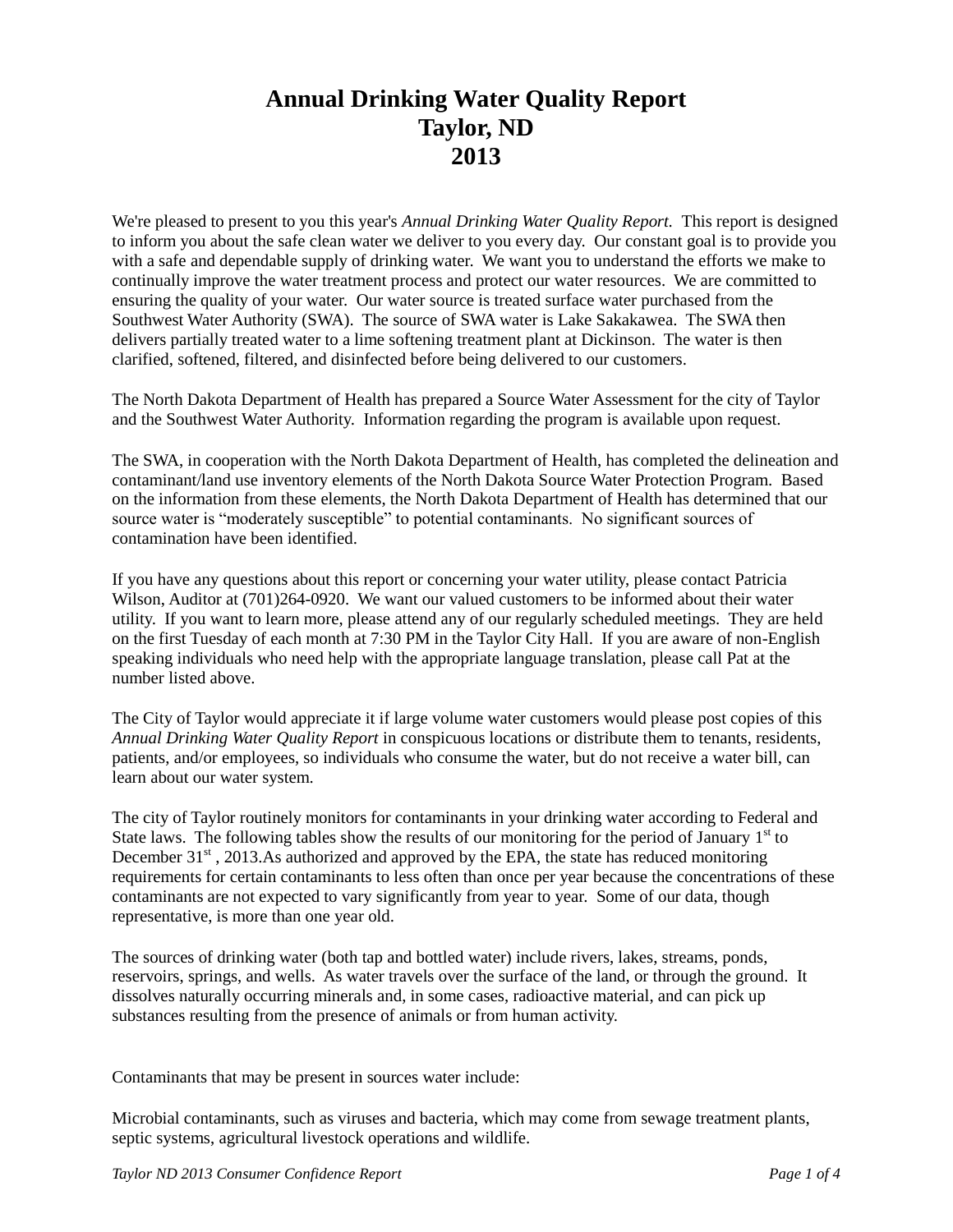Inorganic contaminants, such as salts and metals, which can be naturally occurring or result from urban storm water, industrial or domestic waste water discharge, oil production, mining or farming.

Pesticides and herbicides, which come from a variety of sources such as agriculture, urban storm water runoff and residential uses.

Radioactive contaminants, which can be naturally occurring or be the result of oil and gas production and mining activities.

In order to ensure that tap water is safe to drink, the Environmental Protection Agency (EPA) prescribes regulations which limit the amount of certain contaminants in water provided by public water systems.

The Food and Drug Administration (FDA) regulations establish limits for contaminants in bottled water which must provide the same protection for public health.

In the following table you will find many terms and abbreviations that you might not be familiar with. To help you better understand these terms, we've provided the following definitions.

Not Applicable (NA), No Detect (ND)

Parts per million (ppm) or Milligrams per liter (mg/l)– one part per billion corresponds to one minute in two years or a single penny in \$10,000.

Parts per billion (ppb) – one part per billion corresponds to one minute in 2,000 years, or a single penny in \$10,000,000.

Picocuries per liter (pCi/l) – Pico curies per liters is a measure of the radioactivity in the water.

Action Level (AL) – the concentration of a contaminant which, if exceeded, triggers treatment or other requirements which a water system mus follow.

Treatment Technique (TT) – A treatment tech is a required process intended to reduce the level of a contaminant in drinking water.

Maximum Containment Level – The "Maximum Allowed" (MCL) is the highest level of a contaminant that is allowed in drinking water. MCLs are set as close to the MCLGs as feasible using the best available treatment technology.

Maximum Contaminant Level Goal – The "Goal" (MCLG) is the level of a contaminant in drinking water below which there is no known expected risk to health. MCLGs allow for a margin of safety.

Maximum Residual Disinfectant Level (MRDL) – The highest level of a disinfectant allowed in drinking water. There is convincing evidence that addition of a disinfectant is necessary for control of microbial contaminants.

Maximum Residual Disinfectant Level Goal (MRDLG) – The level of a drinking water disinfectant below which there is no known or expected risk to health. MRDLGs do not reflect the benefits of the use of disinfectants to control microbial contaminants.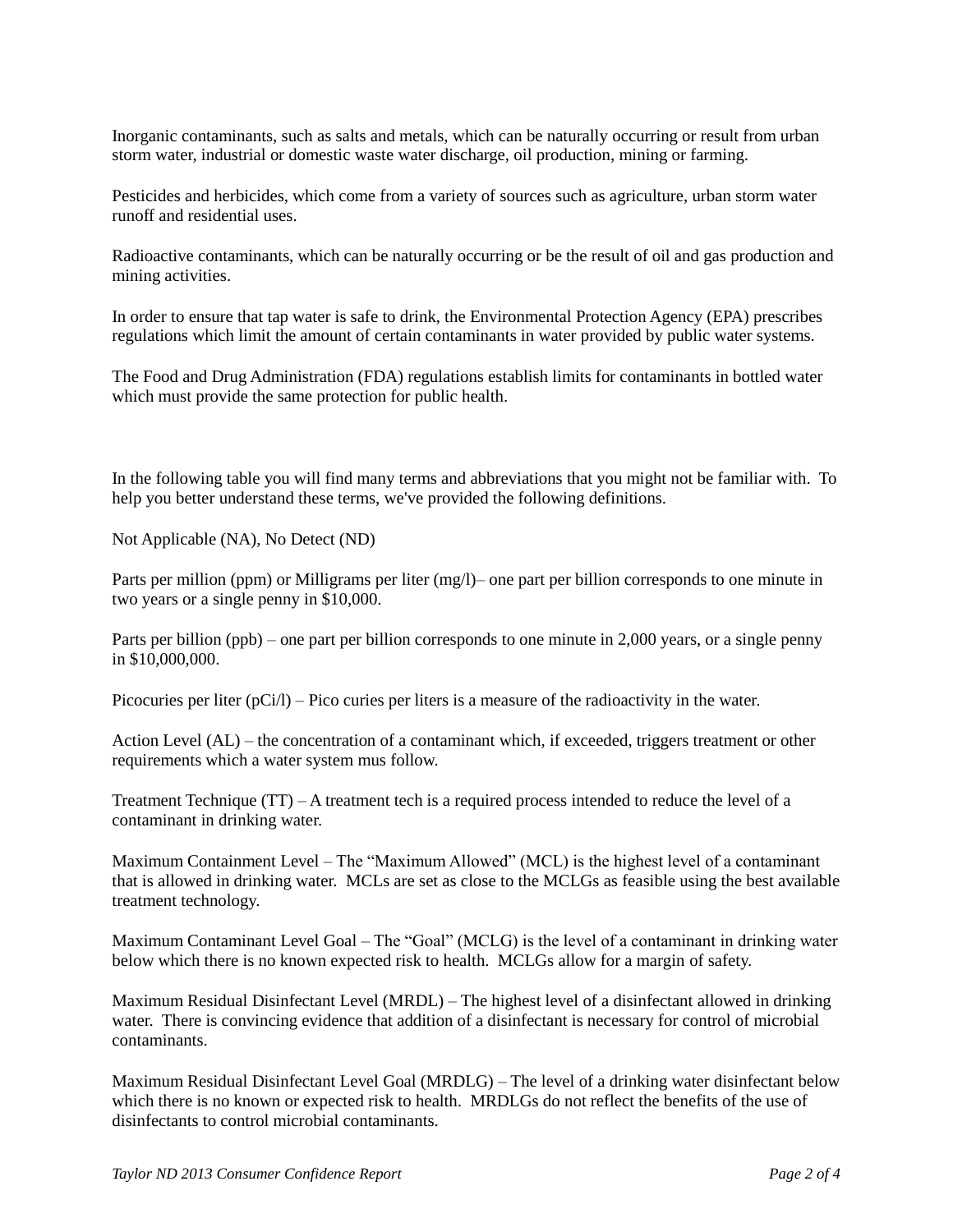## **2012 TEST RESULTS FOR THE CITY OF TAYLOR, ND**

| Contaminant                                         | <b>MCGL</b>          | <b>MCL</b>            | Level<br><b>Detected</b> | Units      | Range            | <b>Date</b><br>(year) | <b>Violation</b><br>Yes/No<br><b>Other Info</b> | <b>Likely Source of Contamination</b>                                                                                              |
|-----------------------------------------------------|----------------------|-----------------------|--------------------------|------------|------------------|-----------------------|-------------------------------------------------|------------------------------------------------------------------------------------------------------------------------------------|
| <b>Lead/Copper (Taylor)</b>                         |                      |                       |                          |            |                  |                       |                                                 |                                                                                                                                    |
| Lead                                                | $\Omega$             | $AL=15$               | No<br>Detect<br>90%      | ppb        | <b>NA</b>        | 2013                  | 0 sites<br>exceeded AL                          | Corrosion of household plumbing<br>systems, erosion of natural deposits.                                                           |
| Copper                                              | 1.3                  | $AL=1$ .<br>3         | 0.1                      | ppm        | <b>NA</b>        | 2013                  | 0 sites<br>exceeded AL                          | Corrosion of household plumbing<br>systems, erosion of natural deposits,<br>leaching of wood preservatives.                        |
| <b>Microbiological Contaminants</b><br>Turbidity*   | NA                   | $TT =$<br>.3          | 0.3                      | <b>NTU</b> | <b>NA</b>        | 2013                  | 100% of<br>samples met<br>turbidity limits      | Soil Runoff                                                                                                                        |
| <b>Inorganic Contaminants</b>                       |                      |                       |                          |            |                  |                       |                                                 |                                                                                                                                    |
| Barium                                              | $\overline{2}$       | $\overline{c}$        | 0.0143                   | ppm        | NA               | 2010                  | No                                              | Discharge of drilling wastes, discharge<br>from metal refineries, erosion of<br>natural deposits                                   |
| Fluoride                                            | $\overline{4}$       | $\overline{4}$        | 1.21                     | ppm        | <b>NA</b>        | 2010                  | No                                              | Erosion of natural deposits, water<br>additive which promotes strong teeth,<br>discharge from fertilizer and aluminum<br>factories |
| Nitrate-Nitrite                                     | 10                   | 10                    | 0.07                     | ppm        | <b>NA</b>        | 2013                  | N <sub>o</sub>                                  | Runoff from fertilizer use, leaching<br>from septic tanks, sewage, erosion of<br>natural deposits                                  |
| Selenium                                            | 50                   | 50                    | 1.12                     | ppb        | <b>NA</b>        | 2010                  | No                                              | Discharge fro petroleum and metal<br>refineries, erosion of natural deposits,<br>discharge from mines                              |
| <b>Radioactive Contaminants</b>                     |                      |                       |                          |            |                  |                       |                                                 |                                                                                                                                    |
| Gross alpha,<br>including Ra,<br>excluding Rn U     | 15                   | 15                    | 0.01608                  | pCi/l      | <b>NA</b>        | 2009                  | N <sub>o</sub>                                  | Erosion of natural deposits                                                                                                        |
| Radium Combined<br>(226, 228)                       | $\overline{0}$       | 5                     | 1.05                     | pCi/l      | <b>NA</b>        | 2009                  | N <sub>o</sub>                                  | Erosion of natural deposits                                                                                                        |
| Uranium, Combined                                   | $\overline{0}$       | 30                    | 0.024                    | ppb        | <b>NA</b>        | 2009                  | No                                              | Erosion of natural deposits                                                                                                        |
| <b>Stage 1 Disinfection By-Products (TTHM/HAA5)</b> |                      |                       |                          |            |                  |                       |                                                 |                                                                                                                                    |
| HAA5                                                | <b>NA</b>            | 60                    | 13                       | ppb        | $7.8 -$<br>12.72 | 2013                  | No                                              | By-product of drinking water<br>chlorination                                                                                       |
| <b>TTHM</b>                                         | <b>NA</b>            | 80                    | $\overline{7}$           | ppb        | 4.99-<br>5.75    | 2013                  | No                                              | By-product of drinking water<br>chlorination                                                                                       |
| <b>Disinfectants (Taylor)</b>                       |                      |                       |                          |            |                  |                       |                                                 |                                                                                                                                    |
| Chloramines                                         | <b>MRDLG</b><br>$=4$ | <b>MRDL</b><br>$=4.0$ | 2.9                      | ppm        | $2.744 -$<br>3.3 | 2013                  | N <sub>o</sub>                                  | Water additive used to control<br>microbes                                                                                         |
| <b>Total Organic Carbon Removal</b>                 |                      |                       |                          |            |                  |                       |                                                 |                                                                                                                                    |
| Alkalinity, Source                                  | <b>NA</b>            | <b>NA</b>             | 171                      | mg/1       | $159 -$<br>171   | 2013                  | N <sub>o</sub>                                  | Natural Corrosion, certain plant<br>activities, certain industrial waste<br>water discharges                                       |
| Carbon, Total<br>Organic (TOC) -<br>Source          | NA                   | <b>TT</b>             | 4.69                     | ppm        | $3.58 -$<br>4.69 | 2013                  | No                                              | Naturally present in the environment                                                                                               |
| Carbon, Total<br>Organic (TOC) -<br>Finished        | NA                   | <b>TT</b>             | 2.6                      | ppm        | $2.36 -$<br>2.6  | 2013                  | N <sub>o</sub>                                  | Naturally present in the environment                                                                                               |
| <b>Unregulated Contaminants</b>                     |                      |                       |                          |            |                  |                       |                                                 |                                                                                                                                    |
| Alkalinity,<br>Carbonate                            | NA                   | <b>NA</b>             | $\boldsymbol{2}$         | ppm        | $ND -2$          | 2013                  | N <sub>o</sub>                                  | NA                                                                                                                                 |
| Bicarbonate as<br>HCO <sub>3</sub>                  | $\rm NA$             | NA                    | 209                      | ppm        | 179 to<br>205    | 2013                  | $\rm No$                                        | NA                                                                                                                                 |